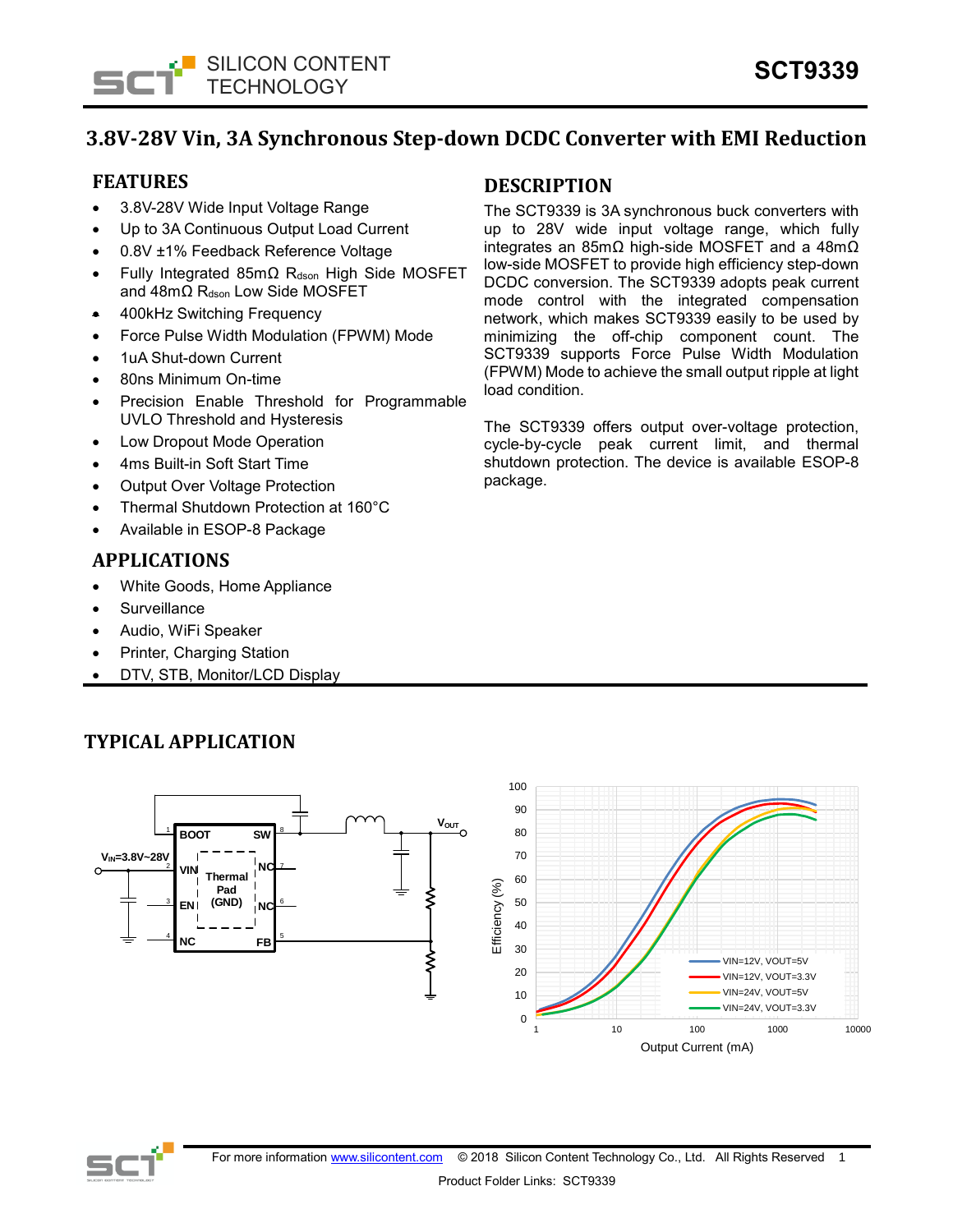

## **REVISION HISTORY**

NOTE: Page numbers for previous revisions may differ from page numbers in the current version.

Revision 1.0: Release to market

# **DEVICE ORDER INFORMATION**

| <b>PART NUMBER</b>                                   | <b>PACKAGE MARKING</b>      | <b>PACKAGE DISCRIPTION</b> |  |  |
|------------------------------------------------------|-----------------------------|----------------------------|--|--|
| SCT9339STE                                           | 9339<br>8-Lead Plastic ESOP |                            |  |  |
| 1) For Tape & Reel, Add Suffix R (e.g. SCT9339STER). |                             |                            |  |  |

# **ABSOLUTE MAXIMUM RATINGS**

Over operating free-air temperature unless otherwise noted $(1)$ 

| <b>DESCRIPTION</b>                            | <b>MIN</b> | <b>MAX</b> | <b>UNIT</b> |
|-----------------------------------------------|------------|------------|-------------|
| <b>BST</b>                                    | $-0.3$     | 38         | ν           |
| VIN, SW, EN                                   | $-0.3$     | 34         | V           |
| FB                                            | $-0.3$     | 5.5        | ٧           |
| Operating junction temperature <sup>(2)</sup> | -40        | 125        | C           |
| Storage temperature T <sub>STG</sub>          | -65        | 150        | C           |

# **PIN CONFIGURATION**



(1) Stresses beyond those listed under Absolute Maximum Rating may cause device permanent damage. The device is not guaranteed to function outside of its Recommended Operation Conditions.

(2) The IC includes over temperature protection to protect the device during overload conditions. Junction temperature will exceed 150°C when over temperature protection is active. Continuous operation above the specified maximum operating junction temperature will reduce lifetime.

# **PIN FUNCTIONS**

| <b>NAME</b>    | NO.           | <b>PIN FUNCTION</b>                                                                                                                                                                                                                                                                                             |
|----------------|---------------|-----------------------------------------------------------------------------------------------------------------------------------------------------------------------------------------------------------------------------------------------------------------------------------------------------------------|
| <b>BOOT</b>    |               | Power supply for the high-side power MOSFET gate driver. Must connect a 0.1uF<br>or greater ceramic capacitor between BOOT pin and SW node.                                                                                                                                                                     |
| <b>VIN</b>     | $\mathcal{P}$ | Power supply input. Must be locally bypassed.                                                                                                                                                                                                                                                                   |
| EN             | 3             | Enable logic input. Floating the pin enables the device. This pin supports high<br>voltage input up to VIN supply to be connected VIN directly to enable the device<br>automatically. The device has precision enable thresholds 1.18V rising / 1.1V<br>falling for programmable UVLO threshold and hysteresis. |
| FB             | 5             | Buck converter output feedback sensing voltage. Connect a resistor divider from<br>VOUT to FB to set up output voltage. The device regulates FB to the internal<br>reference of 0.8V typical.                                                                                                                   |
| NC.            | 4, 6, 7       | Not connected.                                                                                                                                                                                                                                                                                                  |
| <b>SW</b>      | 8             | Switching node of the buck converter.                                                                                                                                                                                                                                                                           |
| Thermal<br>Pad | 9             | GND and Heat dissipation path of die. Must be connected to ground plane on PCB<br>for proper operation and optimized thermal performance.                                                                                                                                                                       |

2 For more informatio[n www.silicontent.com](http://www.silicontent.com/) © 2018 Silicon Content Technology Co., Ltd. All Rights Reserved

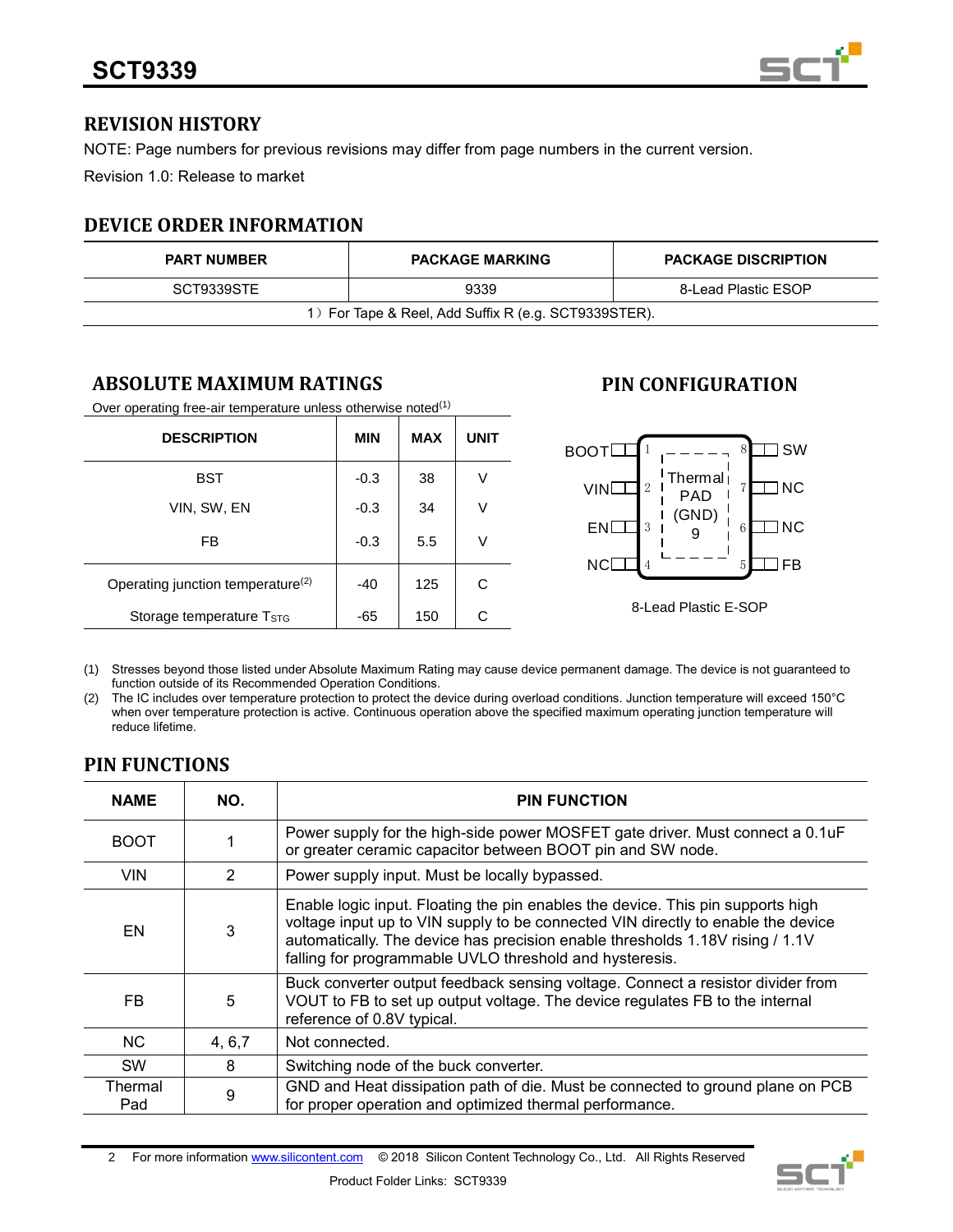

## **RECOMMENDED OPERATING CONDITIONS**

Over operating free-air temperature range unless otherwise noted

| <b>PARAMETER</b> | <b>DEFINITION</b>              | MIN | MAX | <b>UNIT</b> |
|------------------|--------------------------------|-----|-----|-------------|
| Vın              | Input voltage range            | 3.8 | 28  |             |
|                  | Operating junction temperature | -40 | 125 | $\circ$     |

## **ESD RATINGS**

| <b>PARAMETER</b> | <b>DEFINITION</b>                                                                                | <b>MIN</b> | MAX    | <b>UNIT</b> |
|------------------|--------------------------------------------------------------------------------------------------|------------|--------|-------------|
| <b>VESD</b>      | Human Body Model(HBM), per ANSI-JEDEC-JS-001-<br>2014 specification, all pins $(1)$              | $-2$       | +2     | kV          |
|                  | Charged Device Model(CDM), per ANSI-JEDEC-JS-002-<br>2014 specification, all pins <sup>(1)</sup> | $-0.5$     | $+0.5$ | kV          |

(1) JEDEC document JEP155 states that 500V HBM allows safe manufacturing with a standard ESD control process.

(2) JEDEC document JEP157 states that 250V CDM allows safe manufacturing with a standard ESD control process.

## **THERMAL INFORMATION**

| <b>PARAMETER</b> | <b>THERMAL METRIC</b>                        | ESOP-8L | <b>UNI1</b>   |
|------------------|----------------------------------------------|---------|---------------|
| Reja             | Junction to ambient thermal resistance $(1)$ | 42      | $\degree$ C/W |
| Rejc             | Junction to case thermal resistance $(1)$    | 45.8    |               |

(1) SCT provides R<sub>θJA</sub> and R<sub>θJC</sub> numbers only as reference to estimate junction temperatures of the devices. R<sub>θJA</sub> and R<sub>θJC</sub> are not a characteristic of package itself, but of many other system level characteristics such as the design and layout of the printed circuit board (PCB) on which the SCT9339 is mounted, thermal pad size, and external environmental factors. The PCB board is a heat sink that is soldered to the leads and thermal pad of the SCT9339. Changing the design or configuration of the PCB board changes the efficiency of the heat sink and therefore the actual  $R_{\theta JA}$  and  $R_{\theta JC}$ .

# **ELECTRICAL CHARACTERISTICS**

V<sub>IN</sub>=12V, TJ=-40°C~125°C, typical value is tested under 25°C.

| <b>SYMBOL</b>                  | <b>PARAMETER</b>                            | <b>TEST CONDITION</b><br><b>MIN</b><br>TYP                      |     | <b>MAX</b> | <b>UNIT</b> |        |
|--------------------------------|---------------------------------------------|-----------------------------------------------------------------|-----|------------|-------------|--------|
| <b>Power Supply and Output</b> |                                             |                                                                 |     |            |             |        |
| $V_{IN}$                       | Operating input voltage                     |                                                                 | 3.8 |            | 28          | $\vee$ |
| V <sub>IN_UVLO</sub>           | Input UVLO                                  | V <sub>IN</sub> rising                                          |     | 3.5        |             | $\vee$ |
|                                | <b>Hysteresis</b>                           |                                                                 |     | 420        |             | mV     |
| <b>I</b> sp                    | Shutdown current                            | EN=0, No load, VIN=12V                                          |     | 1          | 3           | uA     |
| lo                             | Quiescent current                           | EN=floating, No load, No<br>switching. VIN=12V. BST-<br>$SW=5V$ |     | 250        |             | uA     |
|                                | <b>Enable, Soft Start and Working Modes</b> |                                                                 |     |            |             |        |
| $V_{EN_H}$                     | Enable high threshold                       |                                                                 |     | 1.18       |             | $\vee$ |
| $V_{EN\_L}$                    | Enable low threshold                        |                                                                 |     | 1.1        |             | $\vee$ |
| <b>IEN</b>                     | Enable pin input current                    | $EN=1V$                                                         |     | 1.5        |             | uA     |
| <b>IEN_HYS</b>                 | Enable pin hysteresis current               | $EN=1.5V$                                                       |     | 4          |             | uA     |
| <b>Power MOSFETs</b>           |                                             |                                                                 |     |            |             |        |
| $R_{DSON_H}$                   | High side FET on-resistance                 |                                                                 |     | 85         |             | mΩ     |
| R <sub>DSON_L</sub>            | Low side FET on-resistance                  |                                                                 |     | 48         |             | mΩ     |
|                                | <b>Feedback and Error Amplifier</b>         |                                                                 |     |            |             |        |

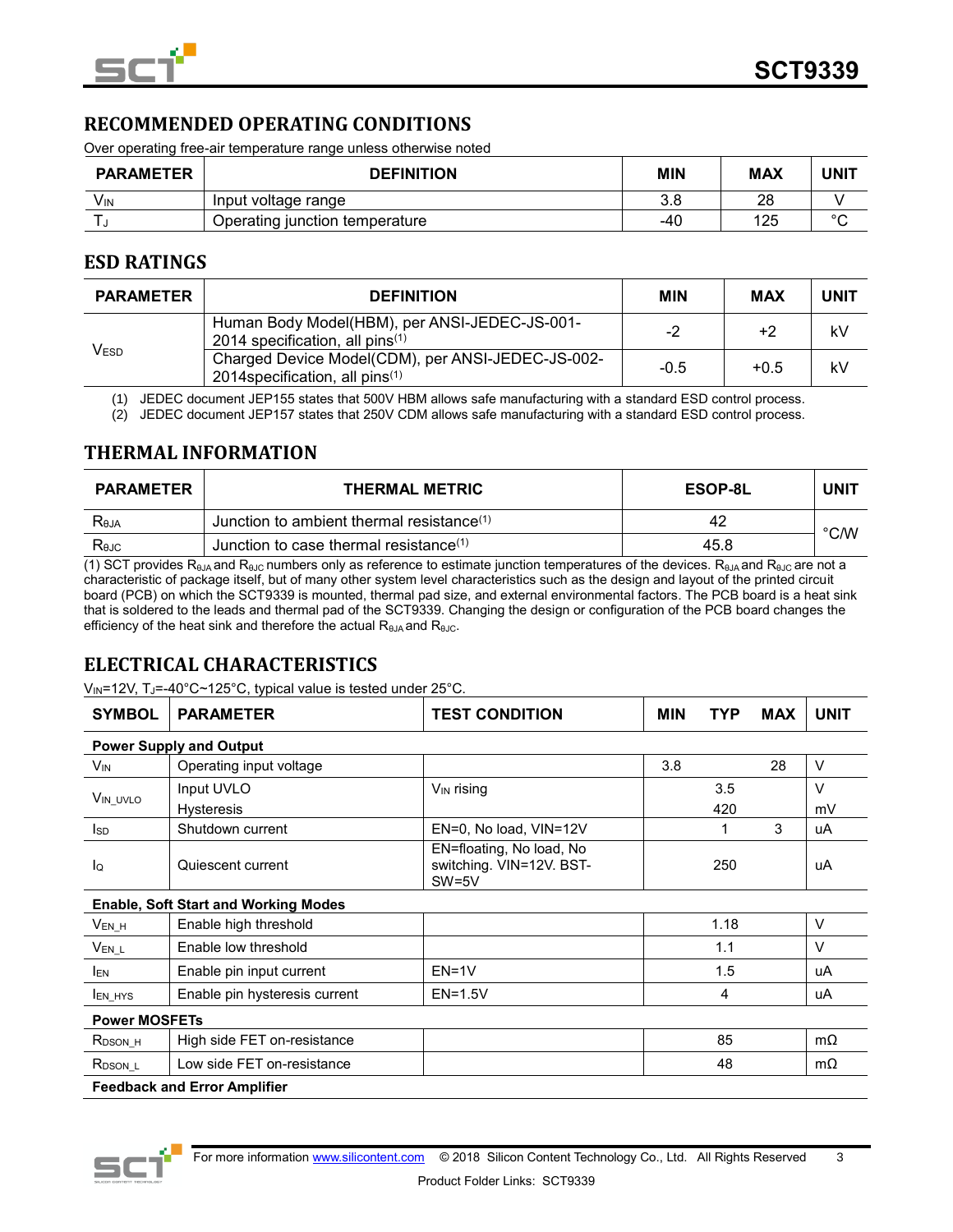

| <b>SYMBOL</b>              | <b>PARAMETER</b>           | <b>TEST CONDITION</b> | <b>MIN</b><br>TYP | <b>MAX</b> | <b>UNIT</b>   |
|----------------------------|----------------------------|-----------------------|-------------------|------------|---------------|
| <b>V<sub>FB</sub></b>      | Feedback Voltage           |                       | 0.8               |            | $\vee$        |
| <b>Current Limit</b>       |                            |                       |                   |            |               |
| <b>ILIM HSD</b>            | HSD peak current limit     |                       | 5.5               |            | A             |
| <b>I</b> LIM_LSD           | LSD valley current limit   |                       | 5                 |            | A             |
| <b>Switching Frequency</b> |                            |                       |                   |            |               |
| Fsw                        | Switching frequency        | VIN=12V, VOUT=5V      | 400               |            | <b>kHz</b>    |
| $t_{ON\_MIN}$              | Minimum on-time            |                       | 80                |            | ns            |
| <b>Soft Start Time</b>     |                            |                       |                   |            |               |
| tss                        | Internal soft-start time   |                       | 4                 |            | ms            |
| <b>Protection</b>          |                            |                       |                   |            |               |
| Vove                       | Output OVP threshold       | Vout rising           | 110               |            | $\frac{0}{0}$ |
|                            | <b>Hysteresis</b>          |                       | 5                 |            | $\frac{0}{0}$ |
| THIC_W                     | OCP hiccup wait time       |                       | 512               |            | Cycles        |
| THIC R                     | OCP hiccup restart time    |                       | 8192              |            | Cycles        |
| $T_{SD}$                   | Thermal shutdown threshold | T <sub>J</sub> rising | 160               |            | °С            |
|                            | <b>Hysteresis</b>          |                       | 25                |            |               |

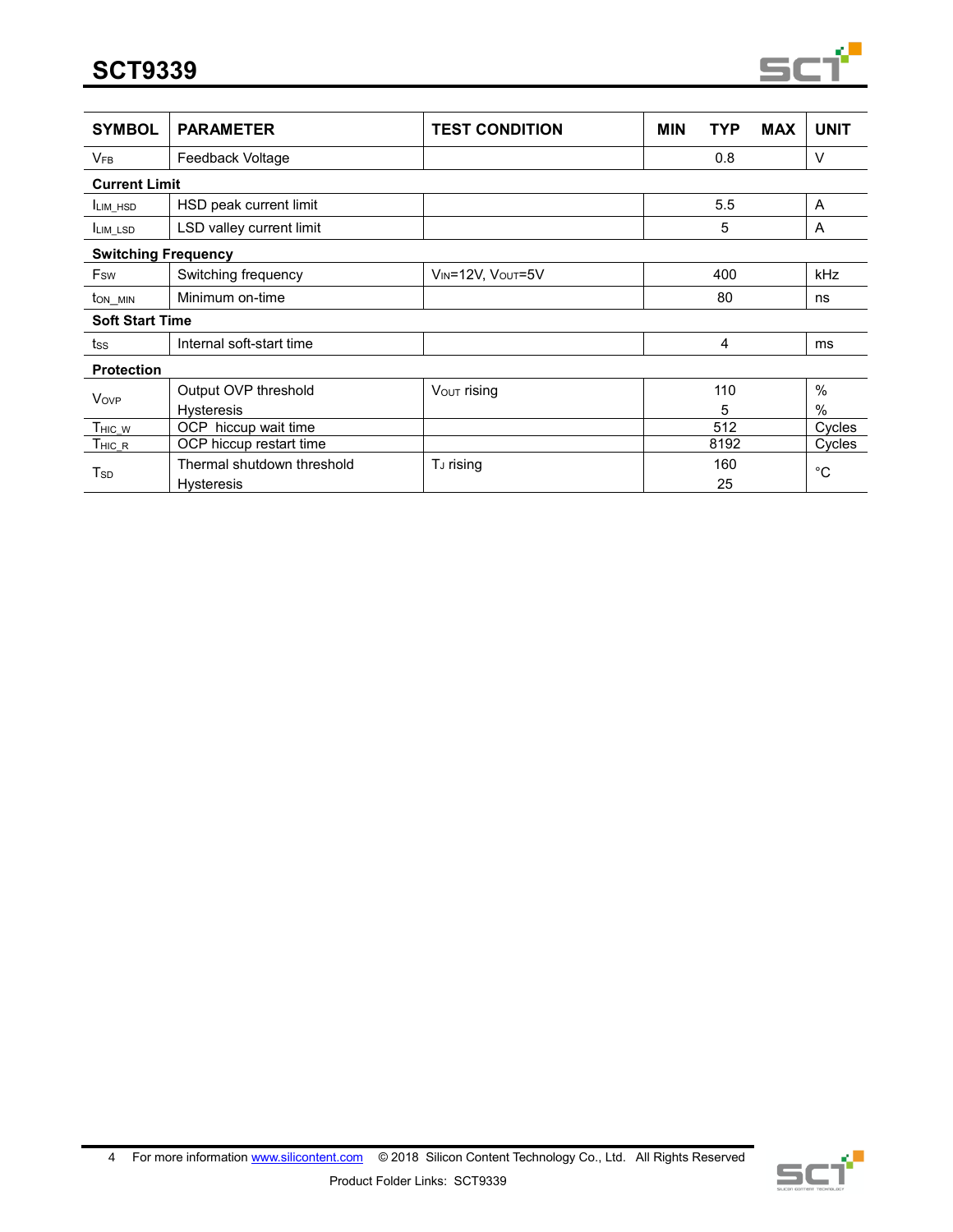

# **TYPICAL CHARACTERISTICS**



Figure 1. Efficiency vs Load Current, Vout=5V Figure 2. Efficiency vs Load Current, Vin=12V





Figure 3. Reference Voltage vs Temperature Figure 4. Peak Current Limit vs Temperature







Figure 5. Load Regulation, Vout=3.3V Figure 6. Peak Current Limit vs Temperature

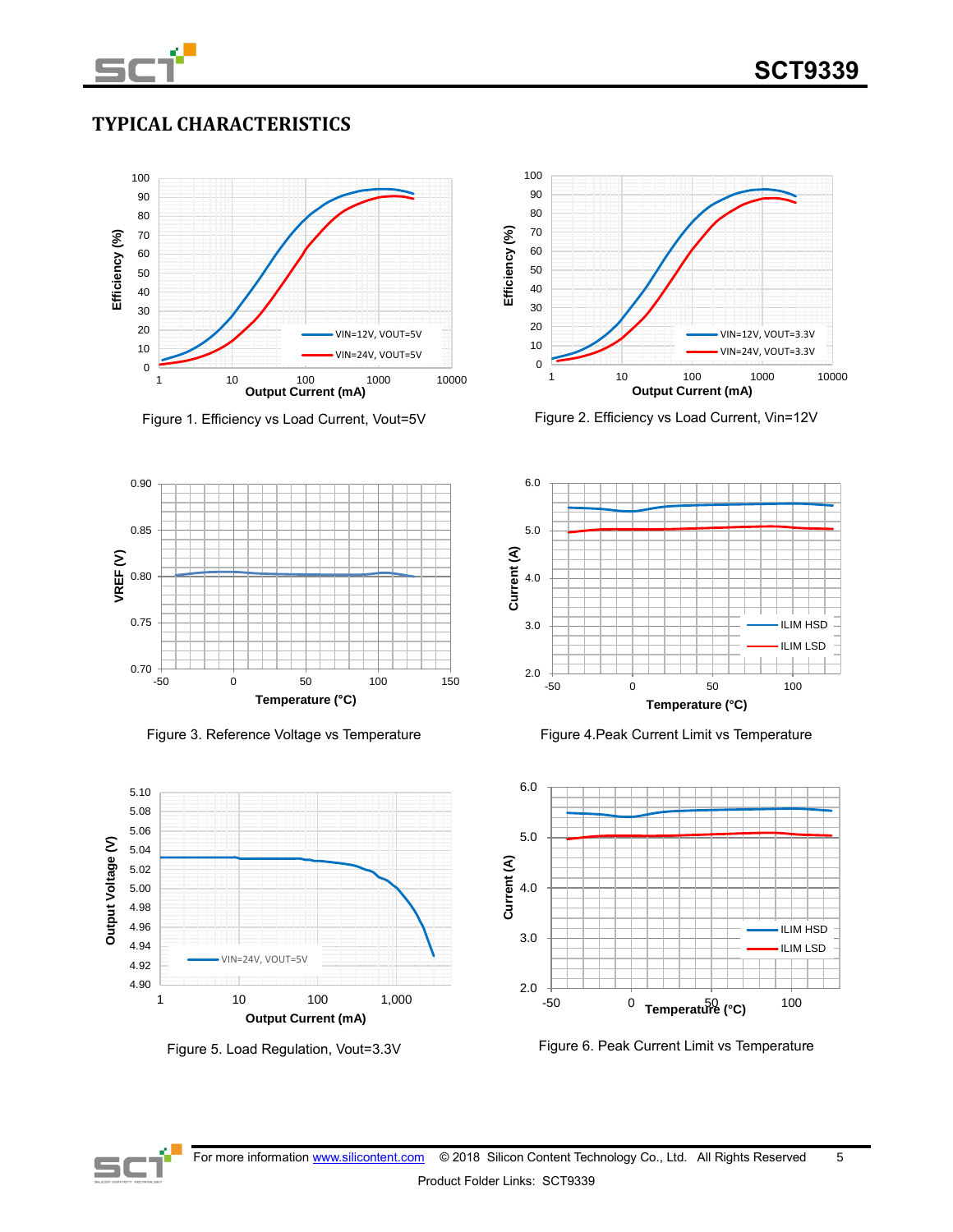

# **FUNCTIONAL BLOCK DIAGRAM**



**Figure 1. Functional Block Diagram**

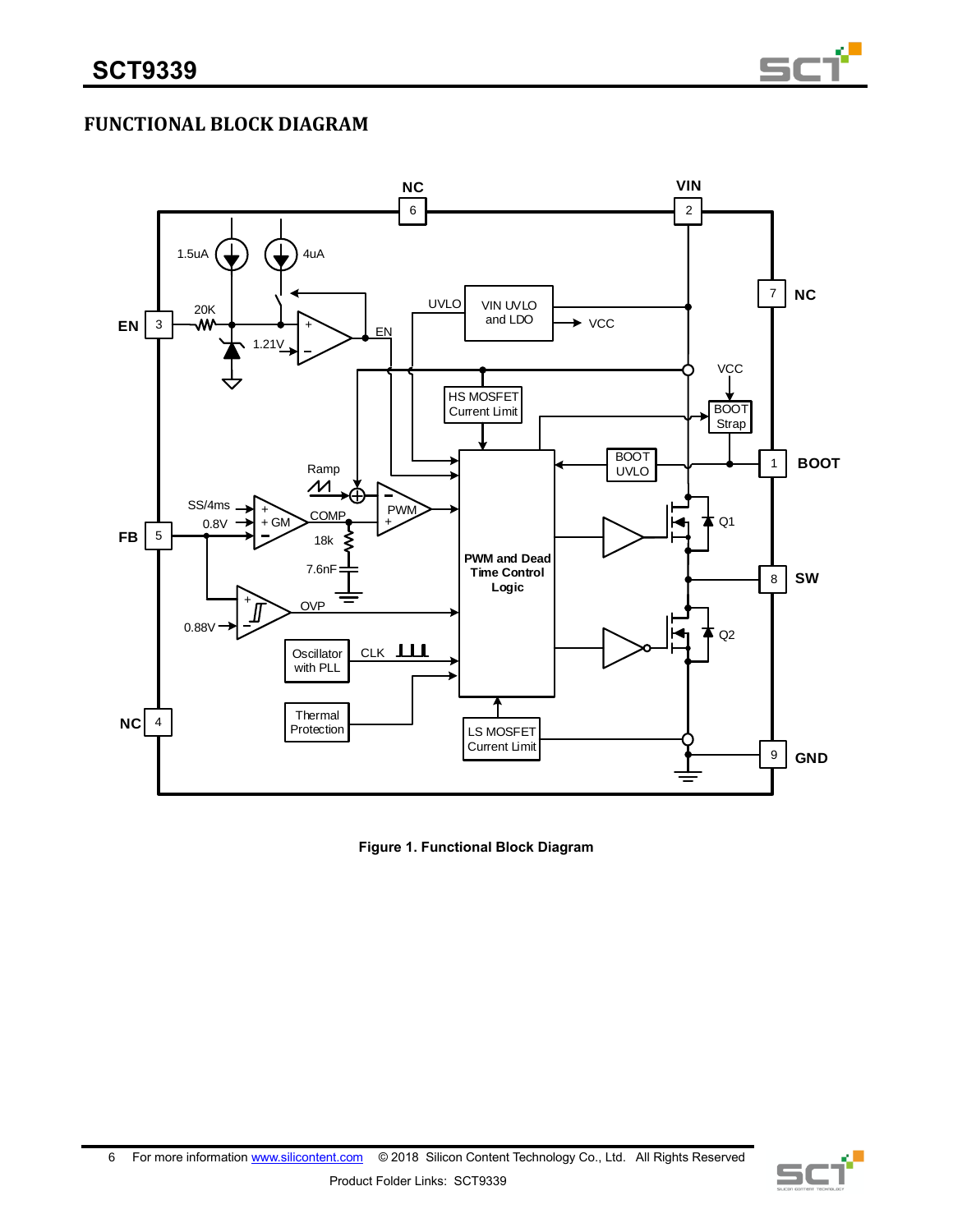

# **OPERATION**

### **Overview**

The SCT9339 device is 3.8V-28V input, 3A output, EMI friendly, fully integrated synchronous buck converters. The device employs fixed frequency peak current mode control. An internal clock with 400kHz frequency initiates turning on the integrated high-side power MOSFET Q1 in each cycle, then inductor current rises linearly and the converter charges output cap. When sensed voltage on high-side MOSFET peak current rising above the voltage of internal COMP (see functional block diagram), the device turns off high-side MOSFET Q1 and turns on low-side MOSFET Q2. The inductor current decreases when MOSFET Q2 is ON. In the next rising edge of clock cycle, the low-side MOSFET Q2 turns off. This repeats on cycle-by-cycle based.

The peak current mode control with the internal loop compensation network and the built-in 4ms soft-start simplify the SCT9339 footprints and minimize the off-chip component counts.

The error amplifier serves the COMP node by comparing the voltage on the FB pin with an internal 0.8V reference voltage. When the load current increases, a reduction in the feedback voltage relative to the reference raises COMP voltage till the average inductor current matches the increased load current. This feedback loop well regulates the output voltage. The device also integrates an internal slope compensation circuitry to prevent sub-harmonic oscillation when duty cycle is greater than 50% for a fixed frequency peak current mode control.

To provide the lower output ripple in light load condition, the SCT9339 offers adjustable switching frequency and works at the Force Pulse Width Modulation (FPWM) mode.

The hiccup mode minimizes power dissipation during prolonged output overcurrent or short conditions. The hiccup wait time is 512 cycles and the hiccup restart time is 8192 cycles. The SCT9339 device also features full protections including cycle-by-cycle high-side MOSFET peak current limit, over-voltage protection, and over-temperature protection.

### **VIN Power**

The SCT9339 is designed to operate from an input voltage supply range between 3.8V to 28V, at least 0.1uF decoupling ceramic cap is recommended to bypass the supply noise. If the input supply locates more than a few inches from the converter, an additional electrolytic or tantalum bulk capacitor or with recommended 22uF may be required in addition to the local ceramic bypass capacitors.

#### **Under Voltage Lockout UVLO**

The SCT9339 Under Voltage Lock Out (UVLO) default startup threshold is typical 3.5V with VIN rising and shutdown threshold is 3.08V with VIN falling. The more accurate UVLO threshold can be programmed through the precision enable threshold of EN pin.

### **Enable and Start up**

When applying a voltage higher than the EN high threshold (typical 1.18V/rise), the SCT9339 enables all functions and the device starts soft-start phase. The SCT9339 has the built in 4ms soft-start time to prevent the output overshoot and inrush current. When EN pin is pulled low, the internal SS net will be discharged to ground. Buck operation is disabled when EN voltage falls below its lower threshold (typically 1.1V/fall).

An internal 1.5uA pull up current source connected from internal LDO power rail to EN pin guarantees that floating EN pin automatically enables the device. For the application requiring higher VIN UVLO voltage than the default setup, there is a 4uA hysteresis pull up current source on EN pin which configures the VIN UVLO voltage with an off-chip resistor divider R3 and R4, shown in Figure 8. The resistor divider R3 and R4 are calculated by equation (1) and (2).

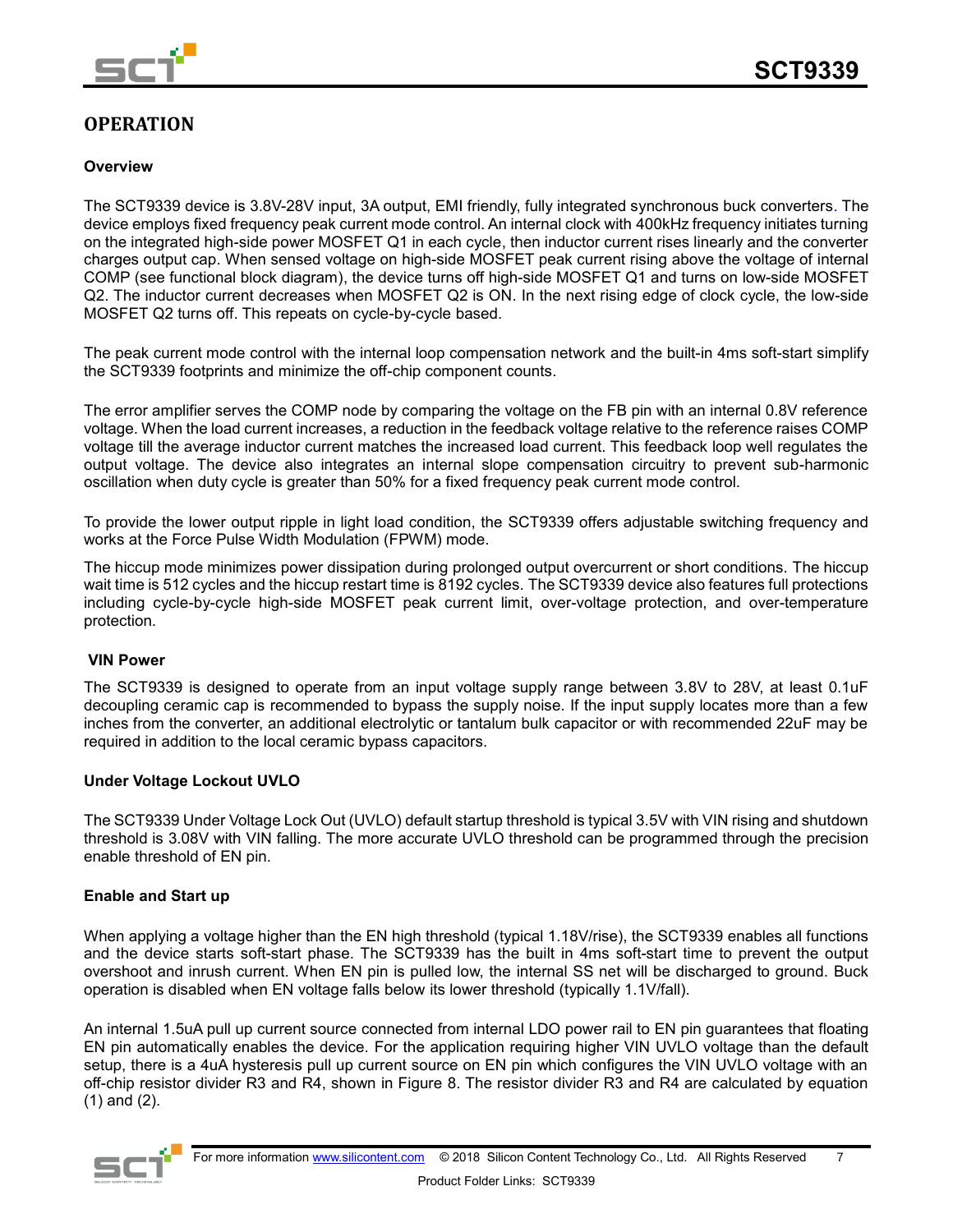

EN pin is a high voltage pin and can be directly connected to VIN to automatically start up the device with VIN rising to its internal UVLO threshold.



Figure 8. Adjustable VIN UVLO

$$
R3 = \frac{V_{Start}\left(\frac{V_{ENF}}{V_{ENR}}\right) - V_{Stop}}{I_1\left(1 - \frac{V_{ENF}}{V_{ENR}}\right) + I_2}
$$
\n(1)

$$
R4 = \frac{R_3 \times V_{ENF}}{V_{Stop} - V_{ENF} + R_3(I_1 + I_2)}
$$
\n(2)

Where:

 Vstart: Vin rise threshold to enable the device Vstop: Vin fall threshold to disable the device  $I_1=1.5uA$  $I_2=4uA$ VENR=1.18V VEMF=1.1V

## **Peak Current Limit and Hiccup Mode**

The SCT9339 has cycle-by-cycle peak current limit with sensing the internal high side MOSFET Q1 current during overcurrent condition. While the Q1 turns on, its conduction current is monitored by the internal sensing circuitry. Once the high-side MOSFET Q1 current exceeds the limit, it turns off immediately. If the Q1 over current time exceeds 512 switching cycles (hiccup waiting time), the buck converter enters hiccup mode and shuts down. After 8192 cycles off, the buck converter restarts to power up. The hiccup modes reduce the power dissipation in over current condition.

## **Over Voltage Protection and Minimum On-time**

Both SCT9339 features buck converter output over voltage protection (OVP). If the output feedback pin voltage exceeds110% of feedback reference voltage (0.8V), the converter stops switching immediately. When the output feedback pin voltage drops below 105% of feedback reference voltage, the converter resumes to switching. The OVP function prevents the connected output circuitry damaged from un-predictive overvoltage. Featured feedback overvoltage protection also prevents dynamic voltage spike to damage the circuitry at load during fast loading transient.

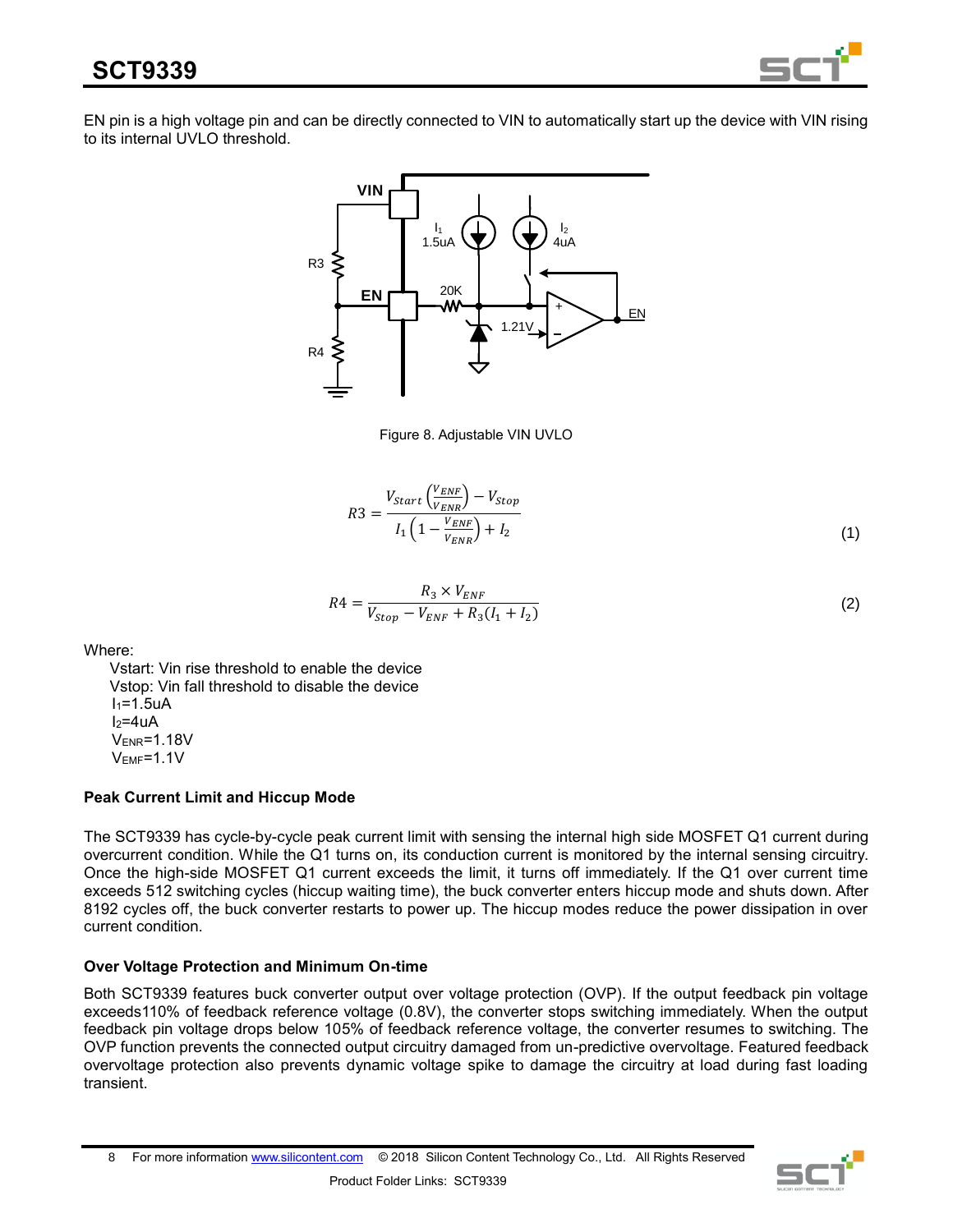

The high-side MOSFET Q1 has minimum on-time 80ns typical limitation. While the device operates at minimum ontime, further increasing VIN results in pushing output voltage beyond regulation point. With output feedback over voltage protection, the converter skips pulse by turning off high-side MOSFET Q1 and prevents output running away higher to damage the load.

### **Force Pulse Width Modulation (FPWM) Working Modes**

To provide the lower output ripple in light load condition, the SCT9339 offers the fixed switching frequency which set by the Rt resistor and works at the Force Pulse Width Modulation (FPWM) mode.

#### **Bootstrap Voltage Regulator**

An external bootstrap capacitor between BST and SW pin powers floating high-side power MOSFET gate driver. The bootstrap capacitor voltage is charged from an integrated voltage regulator when high-side power MOSFET is off and low-side power MOSFET is on.

The floating supply (BST to SW) UVLO threshold is 2.7V rising and hysteresis of 350mV. When the converter operates with high duty cycle or prolongs in sleep mode for certain long time, the required time interval to recharging bootstrap capacitor is too long to keep the voltage at bootstrap capacitor sufficient. When the voltage across bootstrap capacitor drops below 2.35V, BST UVLO occurs. The SCT9339 intervenes to turn on low side MOSFET periodically to refresh the voltage of bootstrap capacitor to guarantee operation over a wide duty range.

#### **Low Drop-out Regulation**

To support the application of small voltage-difference between Vout and Vin, the Low Drop Out (LDO) Operation is implemented by the SCT9339. The Low Drop Out Operation is triggered automatic when the off time of the highside power MOSFET exceeds the minimum off time limitation.

In low drop out operation, high-side MOSFET remains ON as long as the BST pin to SW pin voltage is higher than BST UVLO threshold. When the voltage from BST to SW drops below 2.35V, the high-side MOSFET turns off and low-side MOSFET turns on to recharge bootstrap capacitor periodically in the following several switching cycles. Only 100ns of low side MOSFET turning on in each refresh cycle minimizes the output voltage ripple. Low-side MOSFET may turn on for several times till bootstrap voltage is charged to higher than 2.7V for high-side

MOSFET working normally. Then high-side MOSFET turns on and remains on until bootstrap voltage drops to trigger bootstrap UVLO again. Thus, the effective duty cycle of the switching regulator during Low Drop-out LDO operation can be very high even approaching 100% as shown in Figure 9.

During ultra-low voltage difference of input and output voltages, i.e. the input voltage ramping down to power down, the output can track input closely thanks to LDO operation mode.

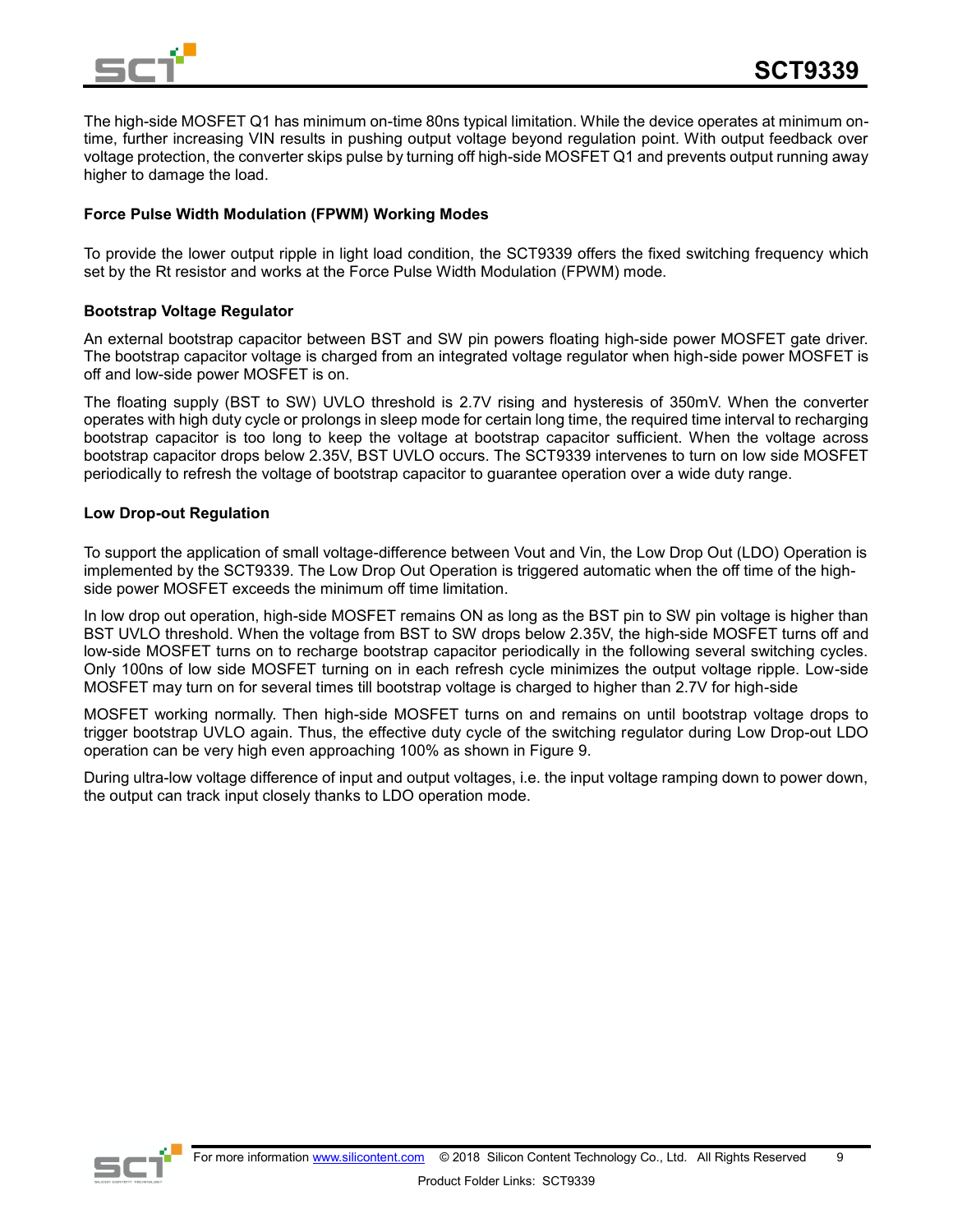



**Figure 2. SCT9339 LDO Mode Waveform**

#### **Thermal Shutdown**

.

Once the junction temperature in the SCT9339 exceeds 160°C, the thermal sensing circuit stops converter switching and restarts with the junction temperature falling below 125°C. Thermal shutdown prevents the damage on device during excessive heat and power dissipation condition.

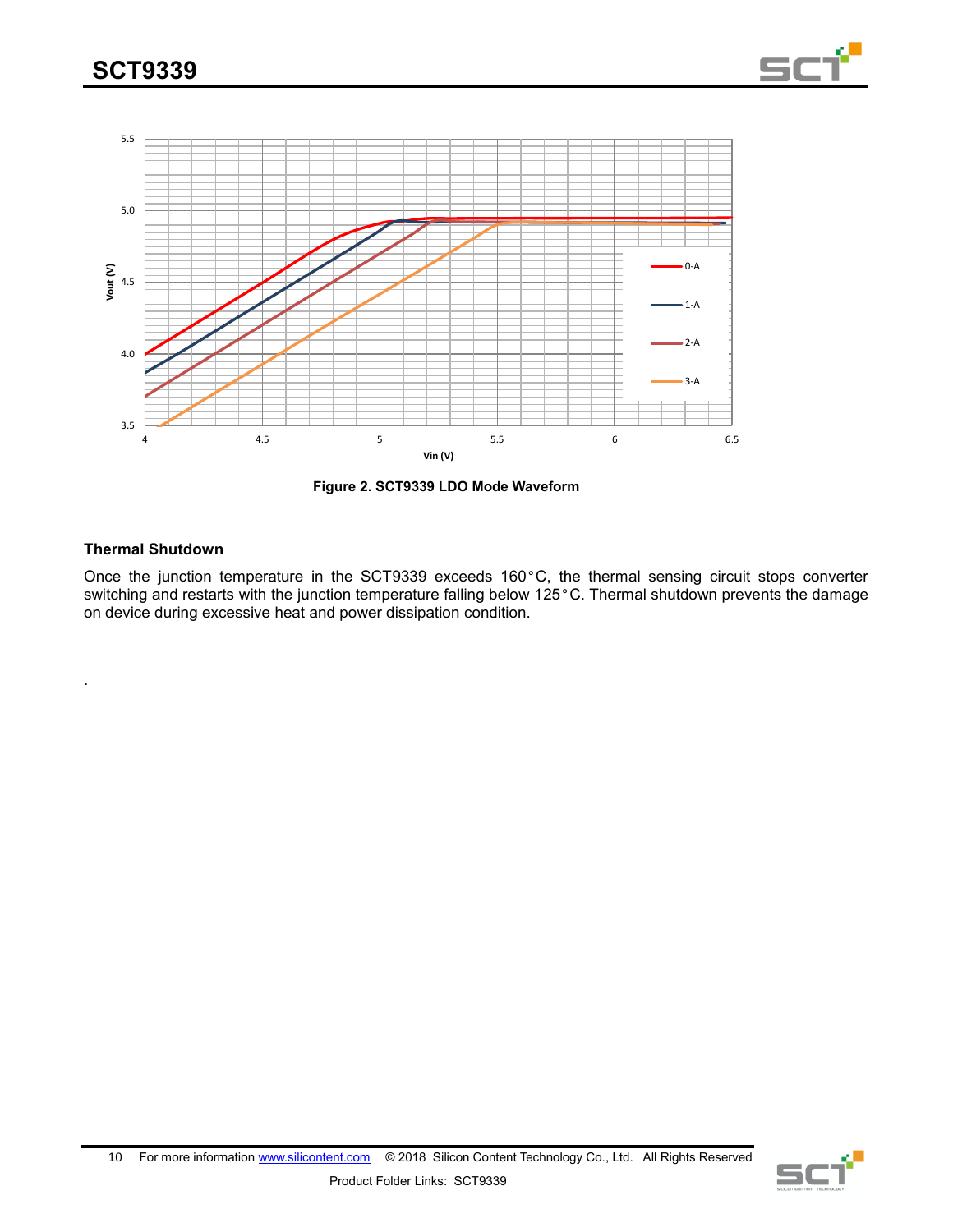

# **APPLICATION INFORMATION**

### **Typical Application**



**Figure 3. 24V Input, 5V/3A Output**

#### **Design Parameters**

| <b>Design Parameters</b>             | <b>Example Value</b> |
|--------------------------------------|----------------------|
| Input Voltage                        | 24V                  |
| Output Voltage                       | 5V                   |
| <b>Output Current</b>                | ЗA                   |
| Output voltage ripple (peak to peak) | ±0.3V                |
| <b>Switching Frequency</b>           | 400kHz               |

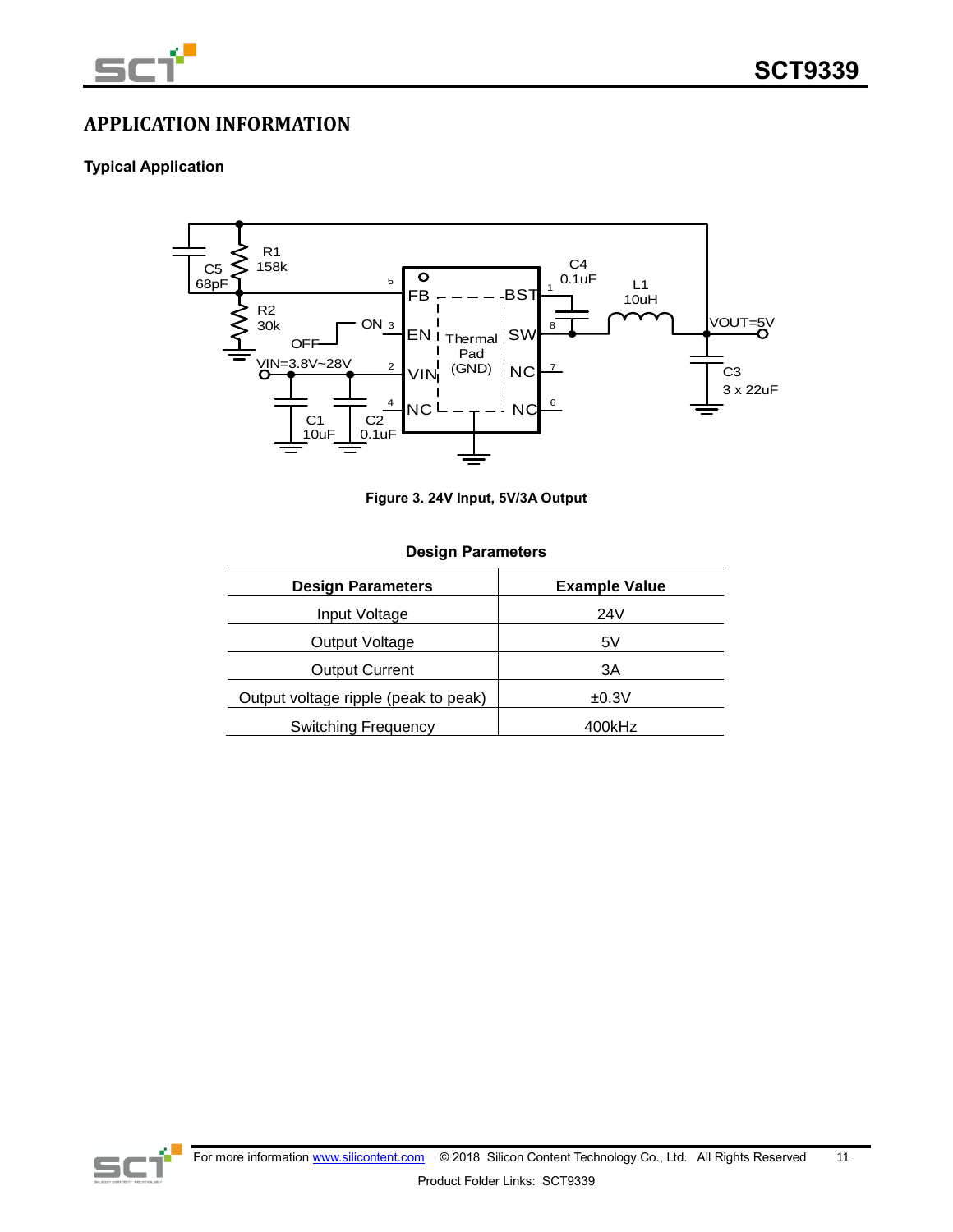

### **Input Capacitor Selection**

For good input voltage filtering, choose low-ESR ceramic capacitors. A ceramic capacitor 10μF is recommended for the decoupling capacitor anda0.1μF ceramic bypass capacitor is recommended to be placed as close as possible to the VIN pin of the SCT9339.

Use Equation (3) to calculate the input voltage ripple:

$$
\Delta V_{IN} = \frac{I_{OUT}}{C_{IN} \times f_{SW}} \times \frac{V_{OUT}}{V_{IN}} \times (1 - \frac{V_{OUT}}{V_{IN}})
$$
\n(3)

Where:

- $C_{\text{IN}}$  is the input capacitor value
- $f_{sw}$  is the converter switching frequency
- $I<sub>OUT</sub>$  is the maximum load current

Due to the inductor current ripple, the input voltage changes if there is parasitic inductance and resistance between the power supply and the VIN pin. It is recommended to have enough input capacitance to make the input voltage ripple less than 100mV. Generally, a 35V/10uF input ceramic capacitor is recommended for most of applications. Choose the right capacitor value carefully with considering high-capacitance ceramic capacitors DC bias effect, which has a strong influence on the final effective capacitance.

### **Inductor Selection**

The performance of inductor affects the power supply's steady state operation, transient behavior, loop stability, and buck converter efficiency. The inductor value, DC resistance (DCR), and saturation current influences both efficiency and the magnitude of the output voltage ripple. Larger inductance value reduces inductor current ripple and therefore leads to lower output voltage ripple. For a fixed DCR, a larger value inductor yields higher efficiency via reduced RMS and core losses. However, a larger inductor within a given inductor family will generally have a greater series resistance, thereby counteracting this efficiency advantage.

Inductor values can have ±20% or even ±30% tolerance with no current bias. When the inductor current approaches saturation level, its inductance can decrease 20% to 35% from the value at 0-A current depending on how the inductor vendor defines saturation. When selecting an inductor, choose its rated current especially the saturation current larger than its peak current during the operation.

To calculate the current in the worst case, use the maximum input voltage, minimum output voltage, maxim load current and minimum switching frequency of the application, while considering the inductance with -30% tolerance and low-power conversion efficiency.

For a buck converter, calculate the inductor minimum value as shown in equation (4).

$$
L_{INDMIN} = \frac{V_{OUT} \times (V_{INMAX} - V_{OUT})}{V_{INMAX} \times K_{IND} \times I_{OUT} \times f_{SW}}
$$
(4)

Where:

K<sub>IND</sub> is the coefficient of inductor ripple current relative to the maximum output current.

Therefore, the peak switching current of inductor, ILPEAK, is calculated as in equation (5).

$$
I_{LPEAK} = I_{OUT} + K_{IND} \times \frac{I_{OUT}}{2}
$$
 (5)

Set the current limit of the SCT9339 higher than the peak current I<sub>LPEAK</sub> and select the inductor with the saturation current higher than the current limit. The inductor's DC resistance (DCR) and the core loss significantly affect the efficiency of power conversion. Core loss is related to the core material and different inductors have different core

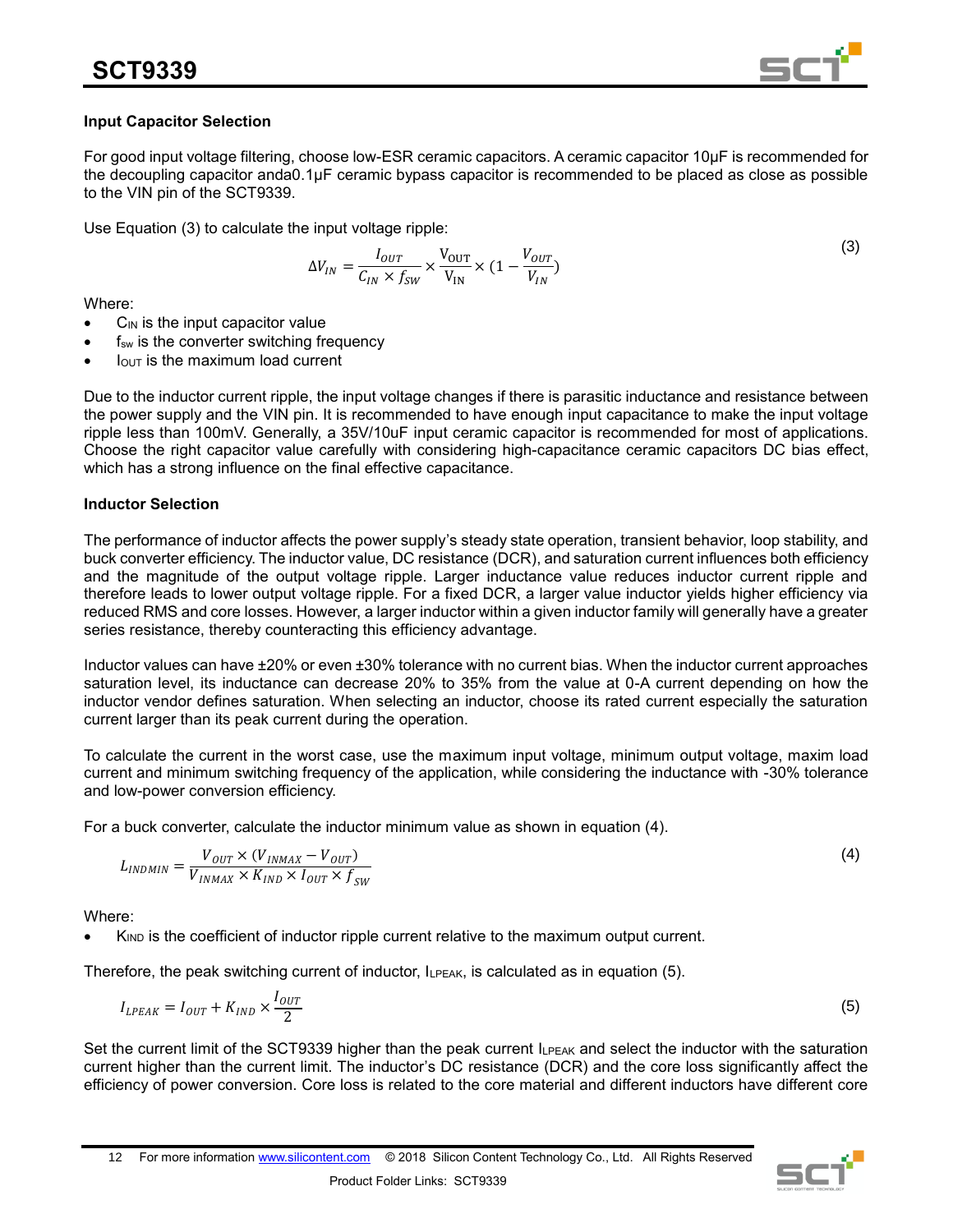

loss. For a certain inductor, larger current ripple generates higher DCR and ESR conduction losses and higher core loss.

### **Output Capacitor Selection**

For buck converter, the output capacitor value determines the regulator pole, the output voltage ripple, and how the regulator responds to a large change in load current. The output capacitance needs to be selected based on the most stringent of these three criteria.

For small output voltage ripple, choose a low-ESR output capacitor like a ceramic capacitor, for example, X5R and X7R family. Typically,  $1 \sim 3x$  22µF ceramic output capacitors work for most applications. Higher capacitor values can be used to improve the load transient response. Due to a capacitor's de-rating under DC bias, the bias can significantly reduce capacitance. Ceramic capacitors can lose most of their capacitance at rated voltage. Therefore, leave margin on the voltage rating to ensure adequate effective capacitance.

From the required output voltage ripple, use the equation (6) to calculate the minimum required effective  $capacitance, C<sub>OUT</sub>.$ 

$$
C_{OUT} = \frac{\Delta I_{LPP}}{8 \times V_{OUTRipple} \times f_{SW}}\tag{6}
$$

**Where** 

- VOUTRipple is output voltage ripple caused by charging and discharging of the output capacitor.
- $\Delta l_{\text{LPP}}$  is the inductor peak to peak ripple current, equal to  $k_{\text{IND}}$  \*  $l_{\text{OUT}}$ .
- $f_{SW}$  is the converter switching frequency.

The allowed maximum ESR of the output capacitor is calculated by the equation (7).

$$
R_{ESR} = \frac{V_{OUTRipple}}{\Delta I_{LPP}}\tag{7}
$$

The output capacitor affects the crossover frequency  $f_c$ . Considering the loop stability and effect of the internal loop compensation parameters, choose the crossover frequency less than 55 kHz ( $\frac{1}{10}\times f_{\rm SW}$ ) without considering the feedforward capacitor. A simple estimation for the crossover frequency without feed forward capacitor is shown in equation (8), assuming  $C_{\text{OUT}}$  has small ESR.

$$
C_{OUT} > \frac{18k \times G_M \times G_{MP} \times 0.8V}{2\pi \times V_{OUT} \times f_c}
$$
\n(8)

**Where** 

- $G_M$  is the transfer conductance of the error amplifier (300uS).
- G<sub>MP</sub> is the gain from internal COMP to inductor current, which is 5A/V.
- $f_c$  is the cross over frequency.

Additional capacitance de-rating for aging, temperature and DC bias should be factored in which increases this minimum value. Capacitors generally have limits to the amount of ripple current they can handle without failing or producing excess heat. An output capacitor that can support the inductor ripple current must be specified. The capacitor data sheets specify the RMS (Root Mean Square) value of the maximum ripple current. Equation (9) can be used to calculate the RMS ripple current the output capacitor needs to support.

$$
I_{COUNTRMS} = \frac{V_{OUT} \cdot (V_{IN} - V_{OUT})}{\sqrt{12} \cdot V_{IN} \cdot L_{IND} \cdot f_{SW}}
$$

#### **Output Feed-Forward Capacitor Selection**



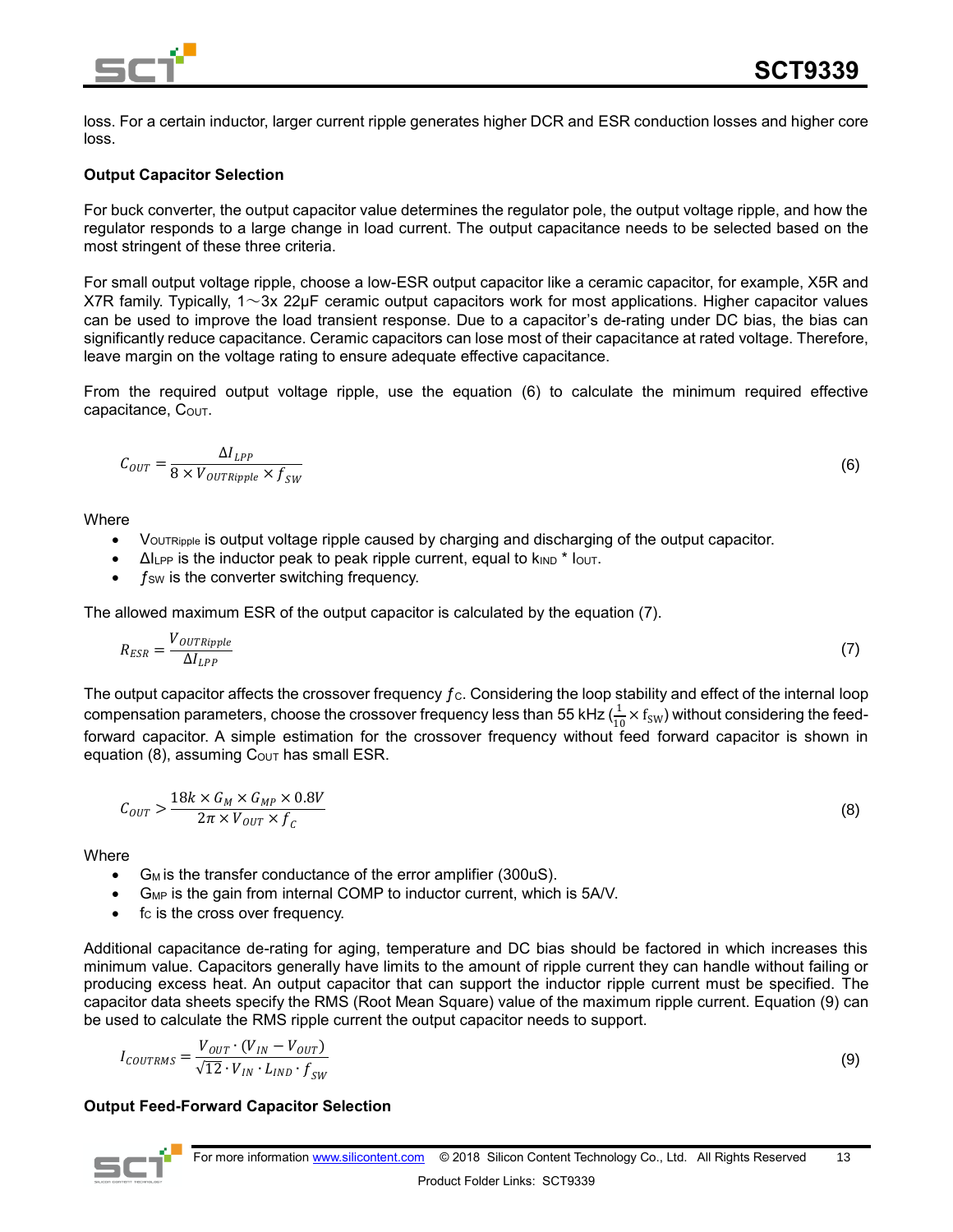The SCT9339 has the internal integrated loop compensation as shown in the function block diagram. The compensation network includes a 18k resistor and a 7.6nF capacitor. Usually, the type II compensation network has a phase margin between 60 and 90 degree. However, if the output capacitor has ultra-low ESR, the converter results in low phase margin. To increase the converter phase margin, a feed-forward cap  $C_f$  is used to boost the phase margin at the converter cross-over frequency f<sub>c</sub>. Equation (10) is used to calculate the feed-forward capacitor.

$$
C_{ff} = \frac{1}{2\pi \cdot f_c \times R_1} \tag{10}
$$

### **Output Feedback Resistor Divider Selection**

The SCT9339 features external programmable output voltage by using a resistor divider network R1 and R2 as shown in the typical application circuit Figure 10. Use equation (11) to calculate the resistor divider values.

$$
R_1 = \frac{(V_{OUT} - V_{ref}) \times R_2}{V_{ref}} \tag{11}
$$

Set the resistor R2 value to be approximately 30k. Slightly increasing or decreasing R1 can result in closer output voltage matching when using standard value resistors.

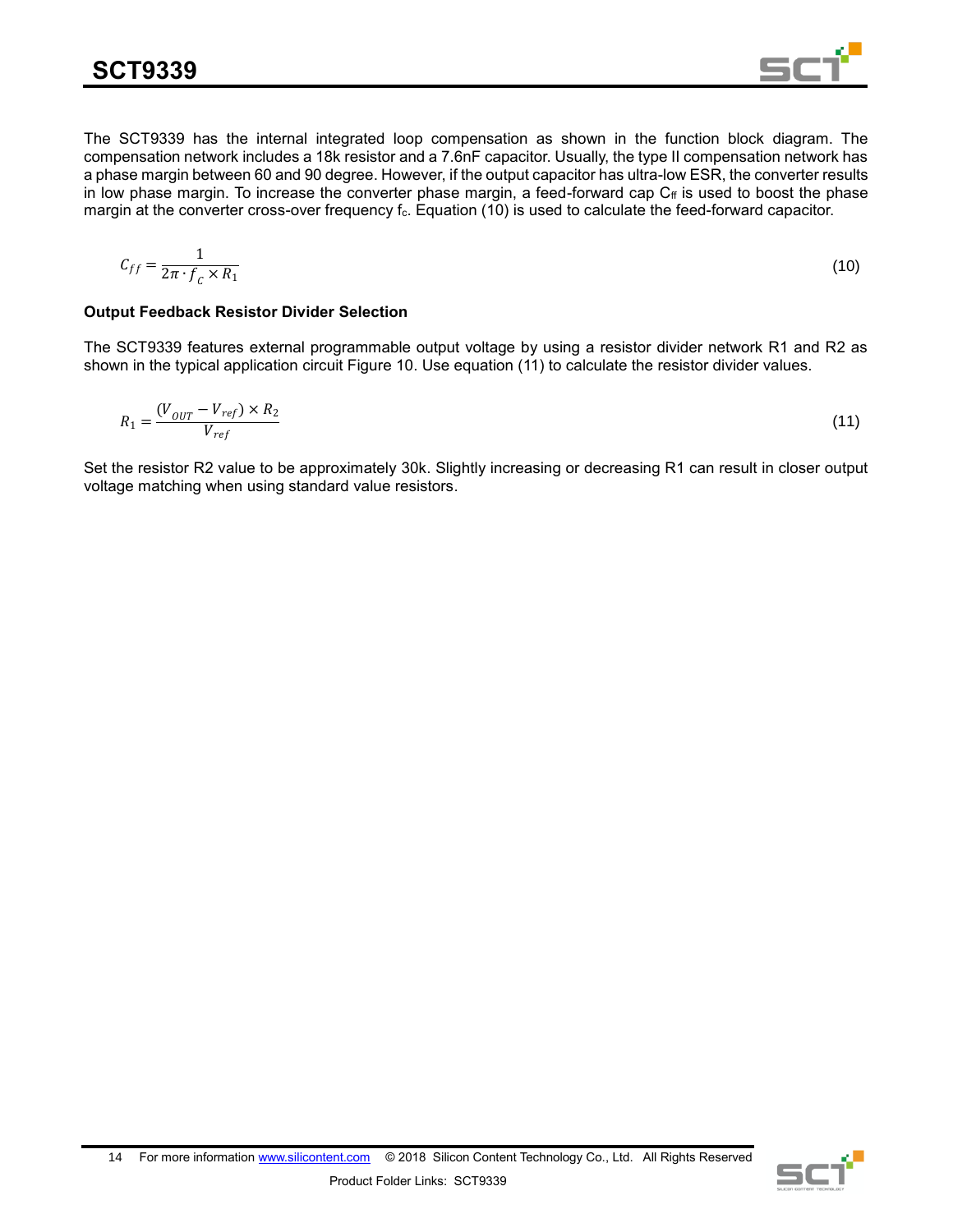

## **Application Waveforms**



**Figure 4.SW node waveform and Output Ripple VIN=24V, IOUT=10mA**



**Figure 5.SW node waveform and Output Ripple VIN=24V, IOUT=10mA**



**Figure 15 Load Transient VOUT=5V, IOUT=0.75A to 2.25 A, SR=250mA/us**

**Figure 16. Load Transient VOUT=5V, IOUT=0.3A to 2.7A, SR=250mA/us**

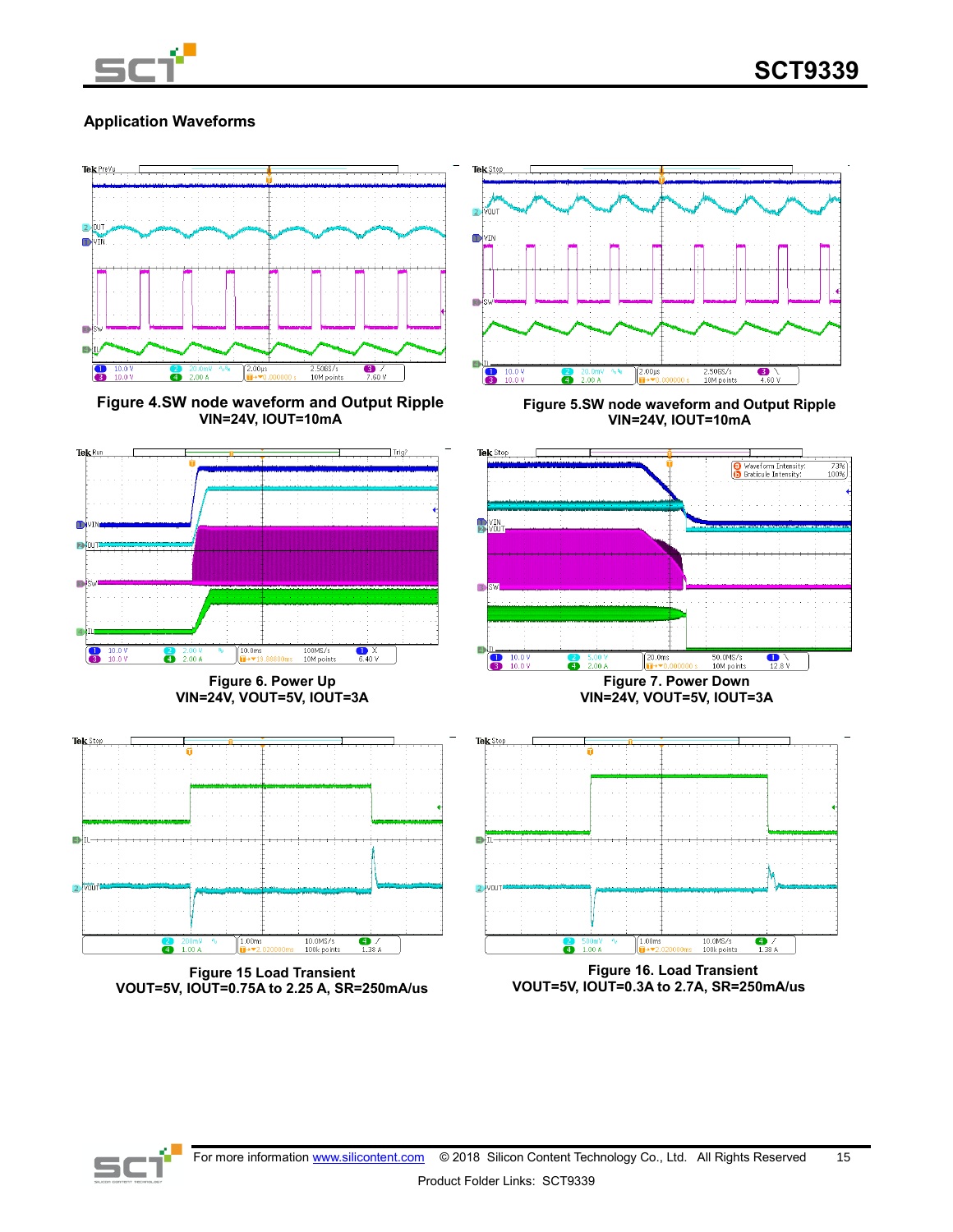

## **Layout Guideline**

The regulator could suffer from instability and noise problems without carefully layout of PCB. Radiation of highfrequency noise induces EMI, so proper layout of the high-frequency switching path is essential. Minimize the length and area of all traces connected to the SW pin, and always use a ground plane under the switching regulator to minimize coupling. The input capacitor needs to be very close to the VIN pin and GND pin to reduce the input supply ripple. Place the capacitor as close to VIN pin as possible to reduce high frequency ringing voltage on SW pin as well. Figure 17 is the recommended PCB layout of SCT9339.

The layout needs be done with well consideration of the thermal. A large top layer ground plate using multiple thermal vias is used to improve the thermal dissipation. The bottom layer is a large ground plane connected to the top layer ground by vias.



Figure 17. PCB Layout Example

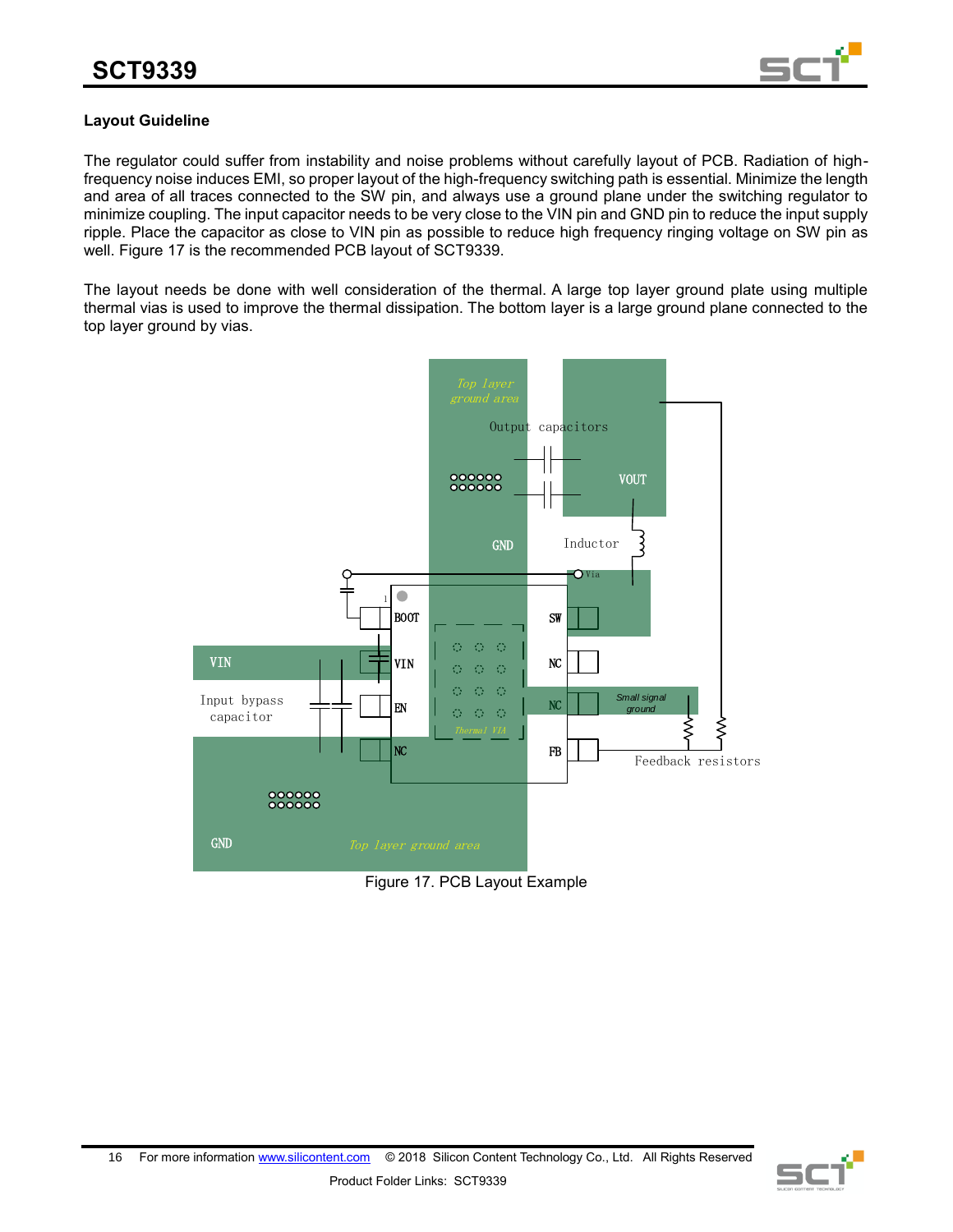

## **Thermal Considerations**

The maximum IC junction temperature should be restricted to 125°C under normal operating conditions. Calculate the maximum allowable dissipation,  $P_{D(max)}$ , and keep the actual power dissipation less than or equal to  $P_{D(max)}$ . The maximum-power-dissipation limit is determined using Equation (12).

$$
P_{D(MAX)} = \frac{125 - TC_A}{R_{\theta JA}}
$$
(12)

where

- T<sup>A</sup> is the maximum ambient temperature for the application.
- $\bullet$  R<sub>θJA</sub> is the junction-to-ambient thermal resistance given in the Thermal Information table.

The real junction-to-ambient thermal resistance RθJA of the package greatly depends on the PCB type, layout, thermal pad connection and environmental factor. Using thick PCB copper and soldering the GND to a large ground plate enhance the thermal performance. Using more vias connects the ground plate on the top layer and bottom layer around the IC without solder mask also enhance the thermal capability.

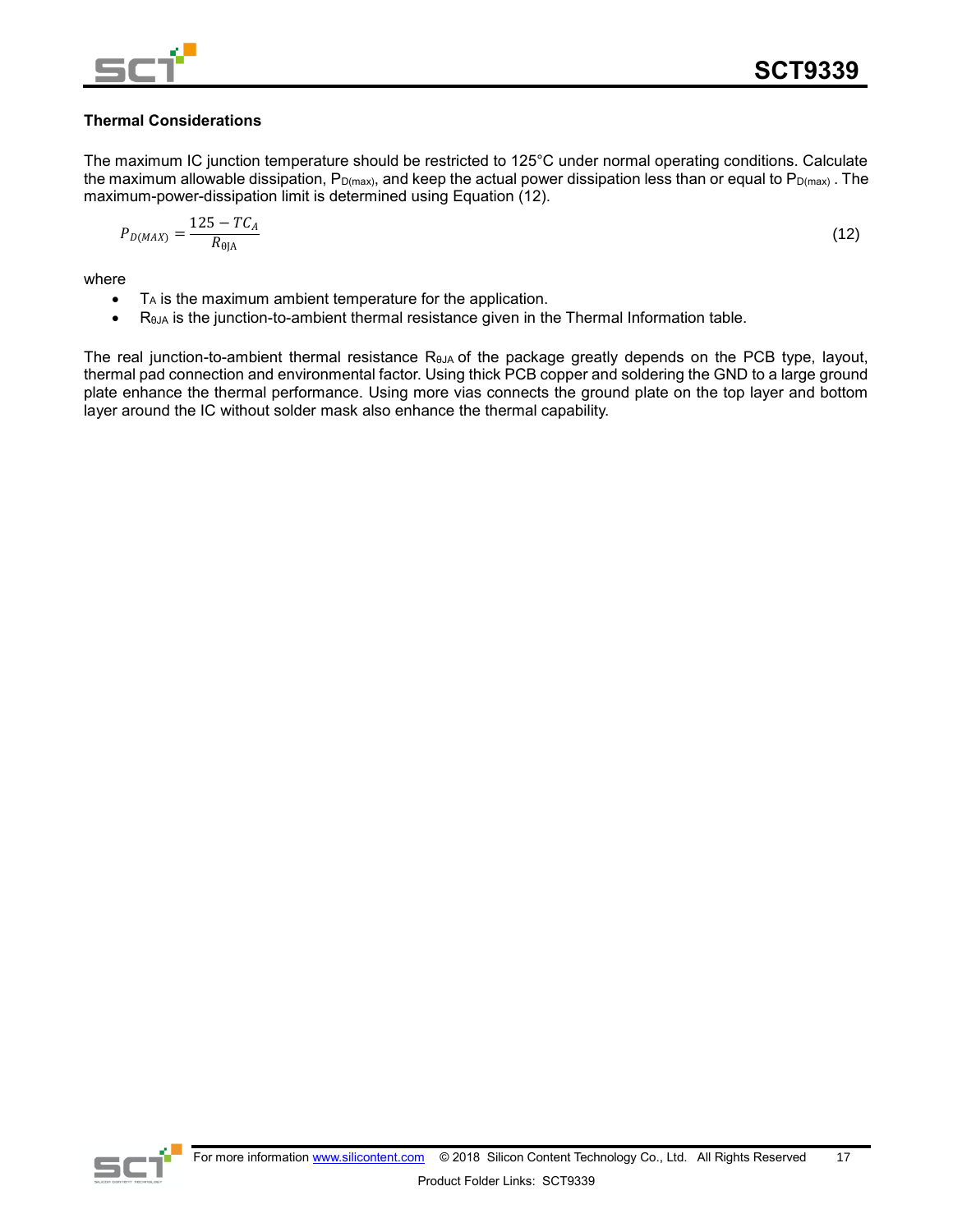

# **PACKAGE INFORMATION**







## ESOP8/PP(95x130) Package Outline Dimensions

|                |             | Dimensions in Millimeters | Dimensions in Inches |             |
|----------------|-------------|---------------------------|----------------------|-------------|
| Symbol         | Min.        | Max.                      | Min.                 | Max.        |
| A              | 1.300       | 1.700                     | 0.051                | 0.067       |
| A <sub>1</sub> | 0.000       | 0.100                     | 0.000                | 0.004       |
| A2             | 1.350       | 1.550                     | 0.053                | 0.061       |
| b              | 0.330       | 0.510                     | 0.013                | 0.020       |
| c              | 0.170       | 0.250                     | 0.007                | 0.010       |
| D              | 4.700       | 5.100                     | 0.185                | 0.201       |
| D1             | 3.050       | 3.250                     | 0.120                | 0.128       |
| E              | 3.800       | 4.000                     | 0.150                | 0.157       |
| E1             | 5.800       | 6.200                     | 0.228                | 0.244       |
| E <sub>2</sub> | 2.160       | 2.360                     | 0.085                | 0.093       |
| е              | 1.270(BSC)  |                           | 0.050(BSC)           |             |
|                |             |                           |                      |             |
|                | 0.400       | 1.270                     | 0.016                | 0.050       |
| $\theta$       | $0^{\circ}$ | $8^\circ$                 | $0^{\circ}$          | $8^{\circ}$ |

#### **NOTE:**

- 1. Drawing proposed to be made a JEDEC package outline MO-220 variation.
- 2. Drawing not to scale.
- 3. All linear dimensions are in millimeters.
- 4. Thermal pad shall be soldered on the board.<br>5. Dimensions of exposed pad on bottom of pos
- 5. Dimensions of exposed pad on bottom of package do not include mold flash.
- 6. Contact PCB board fabrication for minimum solder mask web tolerances between the pins.